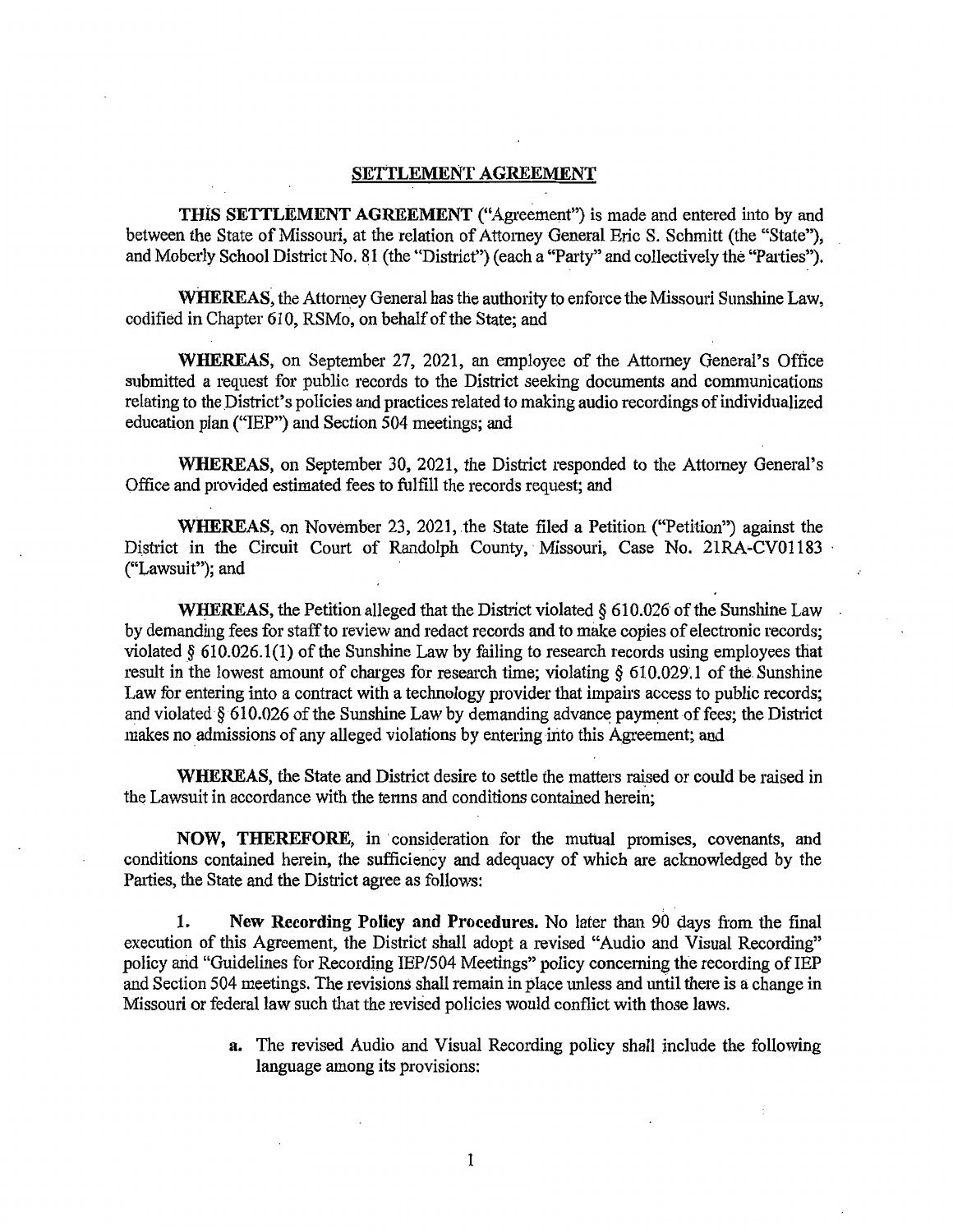- i. "The District's policies on the allowance or prohibition on recording of meetings follows Board Policy and Missouri or federal law. In meetings in which recordings are pemrltted by Board Policy, Missouri or federal law, or permission by district administration, which includes Individual Education Plan or Section 504 meetings, parents/guardians may make audio recordings of such meetings and are requested to submit an intent to record notice pursuant to Board Policy; the District will not prohibit the audio recording of any such meeting if such an advance request is not submitted, if applicable law or policy does not specifically require the parent/guardian to submit one."
- **b.** The revised meeting recording form, "Guidelines for Recording IEP/504 Meetings" which is attached as Exhibit  $A$  is currently in use and shall remain in use by the District unless or until a change in the law dictates otherwise.

**2. Mandatory Training.** No later than 30 days from the final execution of this nent, the District shall contact the Attorney General's Office at Agreement, the District shall contact the Attomey General's Office at Casey.Lawrence@ago.mo.gov to schedule a Sunshine Law educational training. The training shall be attended by each member of the Moberly School Board, the District's and/or the Board's custodian of records, the District Superintendent, and the District's Assistant Superintendents. The training must be completed within 90 days of final execution of this Agreement.

**3.** Public Records Practices and Monitoring. The District agrees to implement the following processes concerning public records:

- **a.** No later than 90 days following the execution of this Agreement, the District shall implement a system for monitoring and tracking public records requests that are submitted to the District (the "System"). The System may take the form of a spreadsheet, log, database; or other similar format. At minimum, the System shall contain the following information: 1) name of the requesting party; 2) date the records request was received by the custodian of records; 3) date the District's initial response letter is sent to the requesting party; 4) District's estimated date when records will be provided; 5) District's estimated cost to fulfill the request; 6) total number of hours the District estimates it must spend to fulfill the request; and 7) date the request was ultimately fulfilled. The District may add additional information if it believes additional information will better assist it in monitoring its public records request fulfillment process. The District shall keep this System current and updated as it receives requests for public records. For a period of one-year from the execution of this Agreement, the District shall provide a copy of this System to the Attomey General's Office only upon request by the Attorney General's Office and at no cost to the Attorney General's Office.
- **b.** For a period of one year following the execution of this Agreement, the District agrees to provide the Attorney General's Office copies of any written or email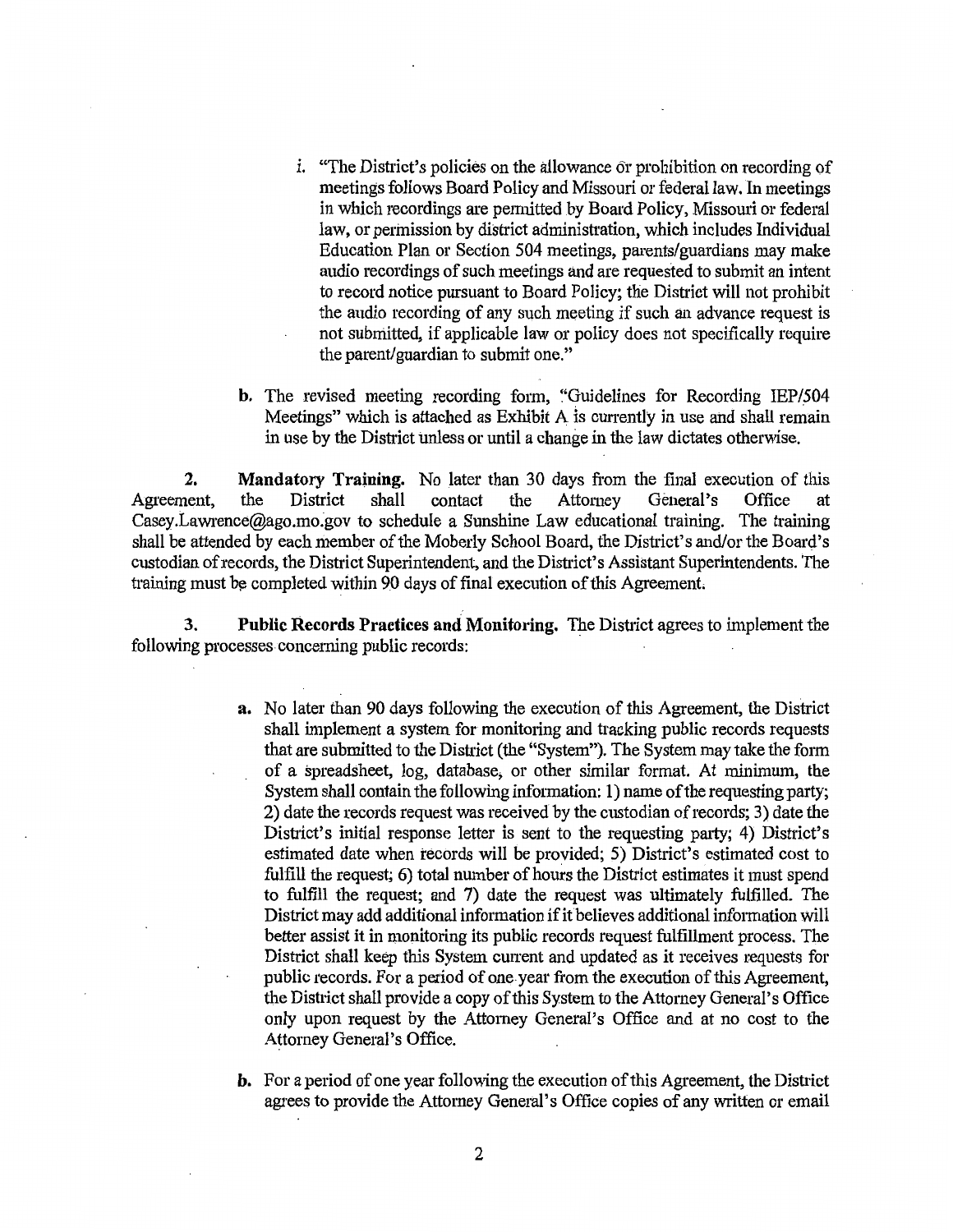communications between the District (and/or its employees) and the Missouri School Boards Association (and/or its employees) pertaining to MSBA policies or activities that MSBA may undertake on behalf of the District. The District shall provide a copy of these communications to the. Attorney General's Office only upon request by the Attorney General's Office and at no cost to the Attorney General's Office.

4. **Technology Service Provider Practices.** The District agrees that it will not enter into or renew a contract for the creation or maintenance of a public records database if that contract impairs the ability of the public to inspect or copy the public records of that agency, including public records that are online or stored in an electronic record-keeping system used by the agency. If the District enters into or renews any contract with a technology services provider that requires the provider to assist with searching for public records in response to a public records request, the contract shall not allow any impediment that as a practical matter makes it more difficult for the public to inspect or copy the records than to inspect or copy the public governmental body's records. The District further agrees that if a technology services provider does assist in searching for public records in response to a public records request, the District will charge the requesting party no more than the average hourly rate of a District employee who would otherwise be tasked with the search, and not at any higher rate that the provider itself might charge the District for utilizing the provider's services for searching for records.

**5. Resolution of Claims and Voluntary Dismissal.** This Agreement resolves all claims the State, acting through the Attorney General, has or may have had against the District under Chapter 610, RSMo, for acts occurring prior to the date of this Agreement subject to Chapter 610, RSMo. Within fourteen (14) days of this Agreement, the State shall seek voluntary dismissal with prejudice of the Lawsuit.

**6. No Limit on Certain Rights of the Parties.** Except as specified in paragraph 5 and this Paragraph 6, this Agreement shall not be construed to limit the rights of the State to obtain penalties or declaratory or injunctive relief under Missouri law. The Parties agree that (a) nothing in this Agreement shall prevent either Party from applying to a court for further orders or relief if violations of this Agreement occur, (b) nothing in this Agreement shall preclude the State from seeking declaratory, equitable, or legal relief for violations of Missouri laws or regulations that were not alleged in the Petition, and (c) nothing in this Agreement shall preclude the State from seeking declaratory, equitable, or legal relief for future violations of Missouri law or regulations, including similar claims asserted in the Lawsuit but based on facts that occur after the execution of this Agreement.

**7. Attorneys' Fees, Costs, and Expenses.** Each Party shall bear their own attorneys' fees, costs, and expenses.

**8.** Court Costs. The Parties shall bear their own court costs.

- **9. Effective Date.** This Agreement is effective on the date signed by the last Party.
	- 3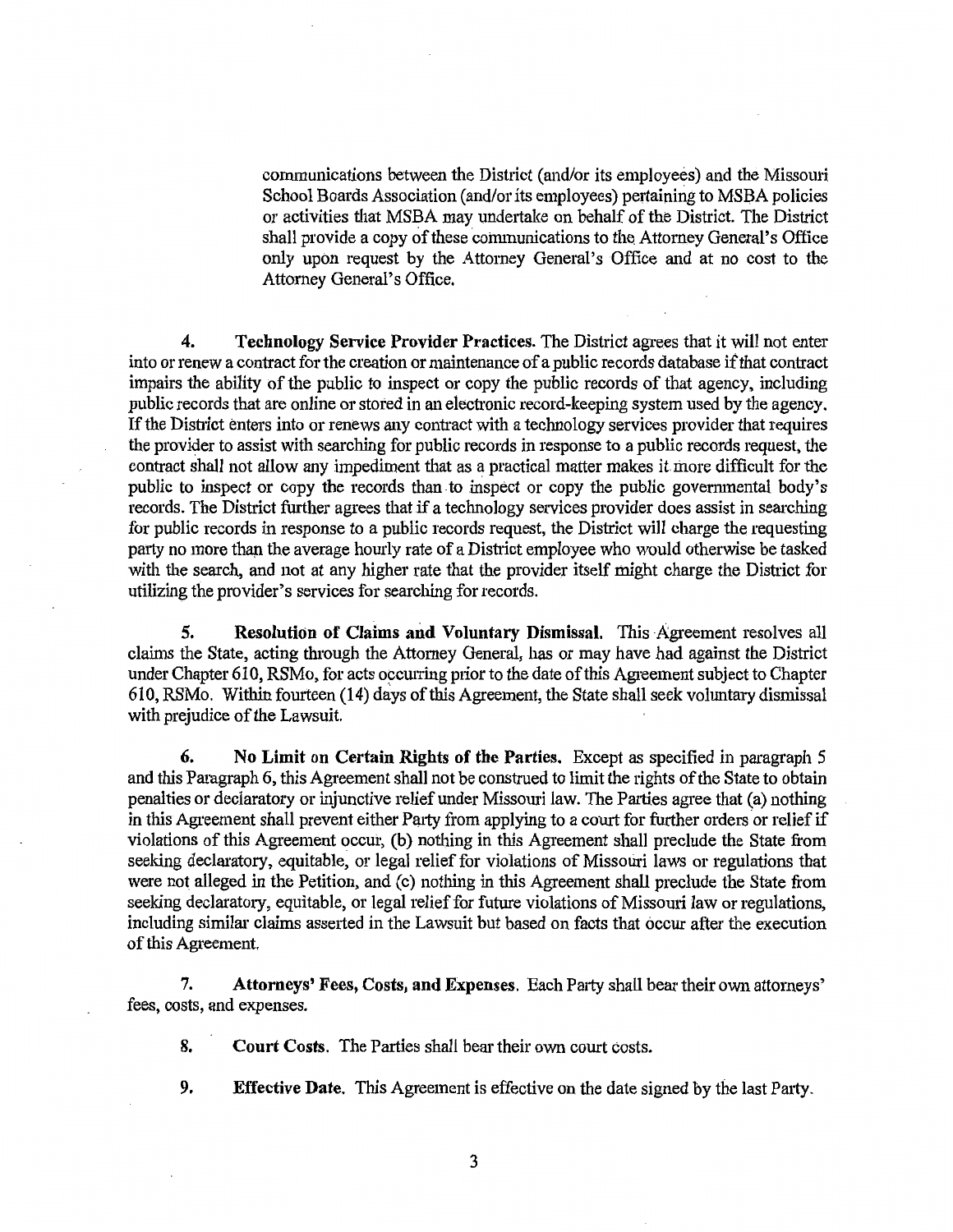**10.** Scope of Agreement. This Agreement embodies the entire agreement and understanding of the Parties with respect to the subject matter contained herein. The Parties hereby declare and represent that no promise, inducement, or agreement not herein expressed has been made, and the Parties acknowledge that the terms and conditions of this Agreement are contractual and not a mere recital.

**11.** Modification. This Agreement may not be modified except by a writing executed by the Parties. The Parties agree to negotiate in good faith any modifications to this Agreement in response to any future relevant action by the Missouri General Assembly or a court.

**12. Authority.** The persons signing this Agreement represent that they have the authority to enter into this Agreement on behalf of the respective Parties and offices that they represent.

**13. Preparation of Documents.** This Agreement is the joint work product of the Parties and, in the event of any ambiguity herein, no inference shall be drawn against a Party by reason of document preparation.

. **14. Forum Selection.** The Parties agree that any action to enforce this Agreement must be pursued in the Circuit Court of Randolph County, Missouri.

**15. Execution in Counterparts.** This Agreement may be executed in two or more counterparts, each of which shall constitute an original instrument and all of which together shall constitute one and the same Agreement.

16. Governing Law. This Agreement shall be governed by and construed in accordance with the iaws of the State of Missouri.

## [REMAINDER OF PAGE LEFT BLANK]